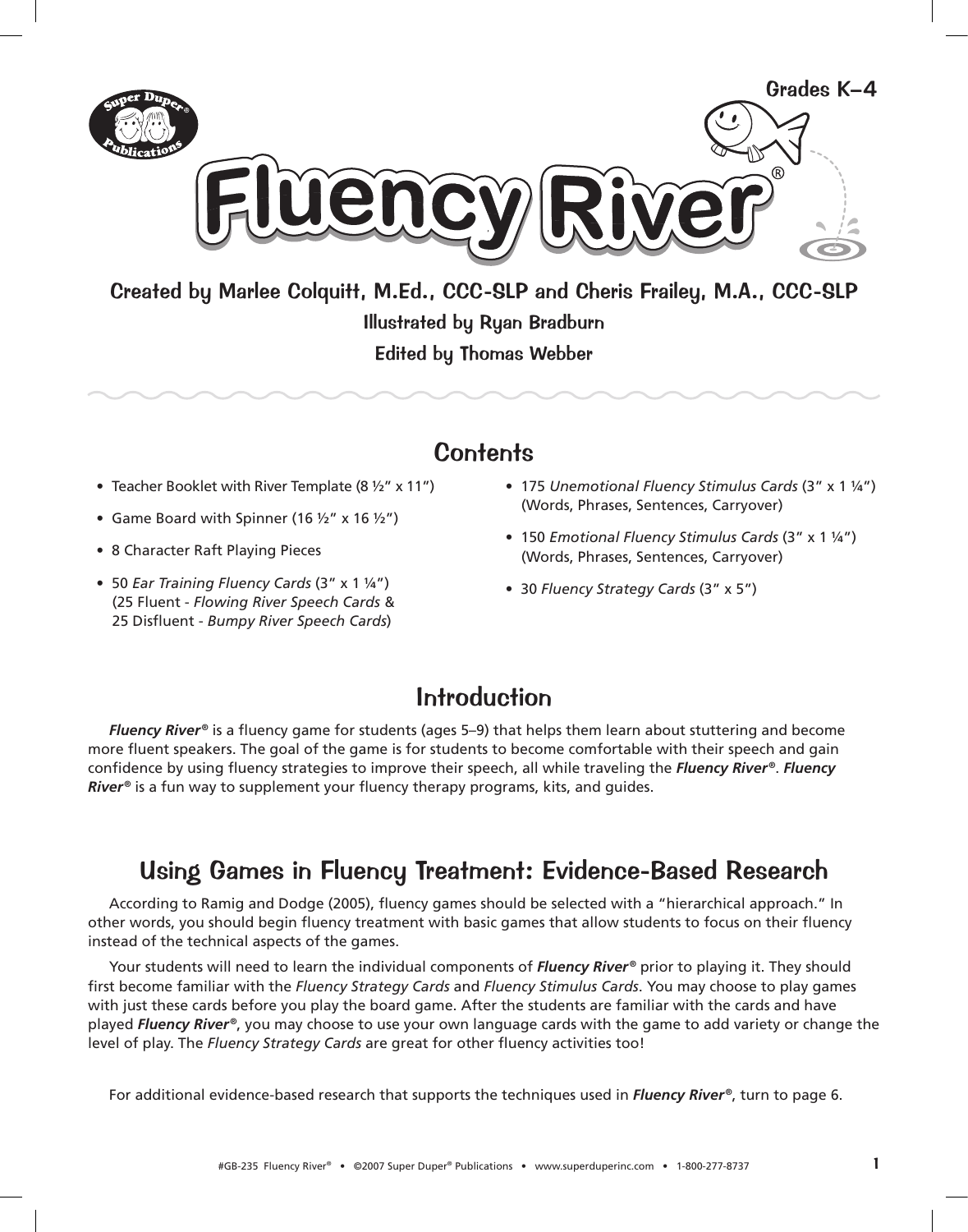## Object of the Game

The object of *Fluency River*® is for students to practice fluency strategies at the word, phrase, sentence, or carryover level, in unemotional and emotional situations. They travel down the river on their rafts, beginning at the mountain and ending at the beach.

# Getting Ready to Play

**Ear Training Fluency Cards -** Before playing *Fluency River*®, you may choose to use the *Ear Training Fluency* Cards with your students. These cards will teach students to hear the differences in fluent versus disfluent speech. Say aloud the fluent or disfluent sentences on the cards and have the students take turns identifying fluent or disfluent speech.

Have the students talk about when they have had disfluent episodes. See if they can identify a sound or word that they tend to get stuck on. Ask them if any of the sentences you said were similar to the way they speak. Provide positive feedback. Have the students discuss what happens when they stutter, how they feel, and how they think others perceive them. One positive outcome to discussing disfluency in groups, is that students may realize that their feelings are very similar to others. Here are some sample questions you can ask:

- . Do you ever have words or sentences that sound like the sentences I said?
- . How do you feel when you try to say a word and it doesn't come out they way you expected it to?
- . What types of words, sounds, or sentences do you think you have trouble with?
- How do other people react when you have trouble saying something?
- What do you think people are thinking and why?
- What do you do when you get stuck?

**Fluency River<sup>®</sup> Game Board and River Speech Terms -** Have the students get familiar with the game board and special River Speech Terms.

- 1. Talk about how a river is always flowing, just like fluent speech. Have the students identify the different things they see in and around the river (e.g., fish, rocks, logs, etc.).
- 2. Follow the river from the mountain to the beach. Along the way point out the following:
	- The river flows through different land areas like the mountains, grasslands, swamplands, and beach. Likewise, talk about how your speech can change in different situations (e.g., at home, on playground, at school).
	- Sometimes the water slows down, speeds up, or swirls as it passes a fish, turtle, or other animals. Explain that just like the river, our speech can slow down or speed up, but we try to keep speaking smoothly. Name this speech Flowing River Speech.
	- Sometimes the water hits a rock or a log, similar to times we have a "bump" in our speech. Call this **Bumpy** River Speech. There are many different types of Bumpy River Speech. Here are some silly names.

Rocky Rapid Speech - when you repeat a letter or word like "p-p-p-pepper" or "my-my-my"

Stuck in Speech Muck - when you block and can't get a word out like "p-epper" (forced with facial grimace and no sound)

**Waterfall** - when you start talking really, really fast

Log Jam - when you prolong a word, like "pe----pper" (use vocal fry with this demonstration)

**Whirlpool** - when your speech is completely out of control

Note: One way to introduce the game to your students is to use the River Template and River Objects on page 8, and follow the Sample Script on page 7.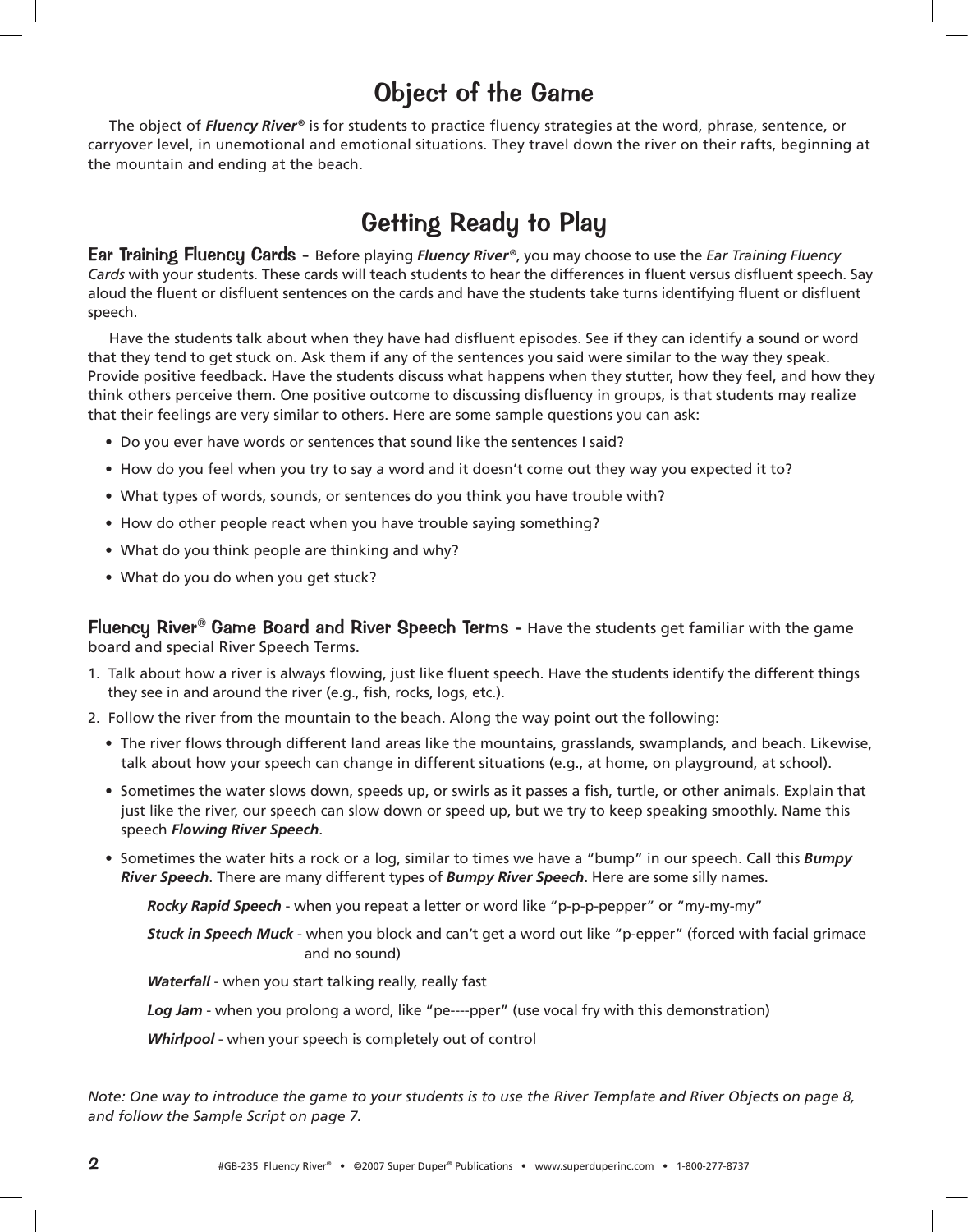Fluencu Strategu Cards - Once the students become familiar with the game board, introduce the Fluency *Strategy Cards*. Students follow the strategies or techniques on the cards as they play the game to help them become more fluent.

There are several fluency strategies in *Fluency River®* found on the Communication Skills, Fluency Shaping, and Fluency Modification Cards. Initially, you may find that most of your students will need to learn all the strategies. Some may only need a few, but it is always good to let the students have several options, so when the river gets bumpy, they can pull out a strategy and keep flowing down the river with *Flowing River Speech*. We recommend you begin with Communication Skills, then progress to Fluency Shaping, and finally to Fluency Modification. You may, however, teach the strategies in any order that you feel is appropriate for each particular student.

The students take the *Fluency Strategy Cards* with them as they travel down the river. The SLP/Helper decides which strategy card(s) the students take with them. Students use the cards to help them when they encounter problems along the way to keep them afloat so they have *Flowing River Speech*.

#### 1. Communication Skills Cards (Reardon & Yaruss, 2004)



**Frog Eyes Card –** Remember to use your eyes and look at the person you are speaking to.



**Lily Pad Pauses Card – Pause briefly** between words. Rest and wait on a lily pad. If you talk too fast, you will make a splash!



**Load the Raft Card – Before you** can go down the river, you have to plan. Take a moment to plan what you are going to say.





**Easy Current Card –** Easily and gently say each sound or word like the easy flow of a calm river current. (Easy Beginnings - Campbell, 2003)



#### 3. Fluency Modification Cards (Van Riper, 1982)



**Back-Paddle Card – Fake a stutter and** then back-paddle up river and say the word again with a smooth stroke. (Cancellation – Van Riper, 1982)

**p-p-p-paddle paddle**



Paddle-On Card- Fake a stutter and as you say the word, paddle through the word just as you would paddle down the river. (Pull-out – Van Riper, 1982)

**p-p-p-pa----dle**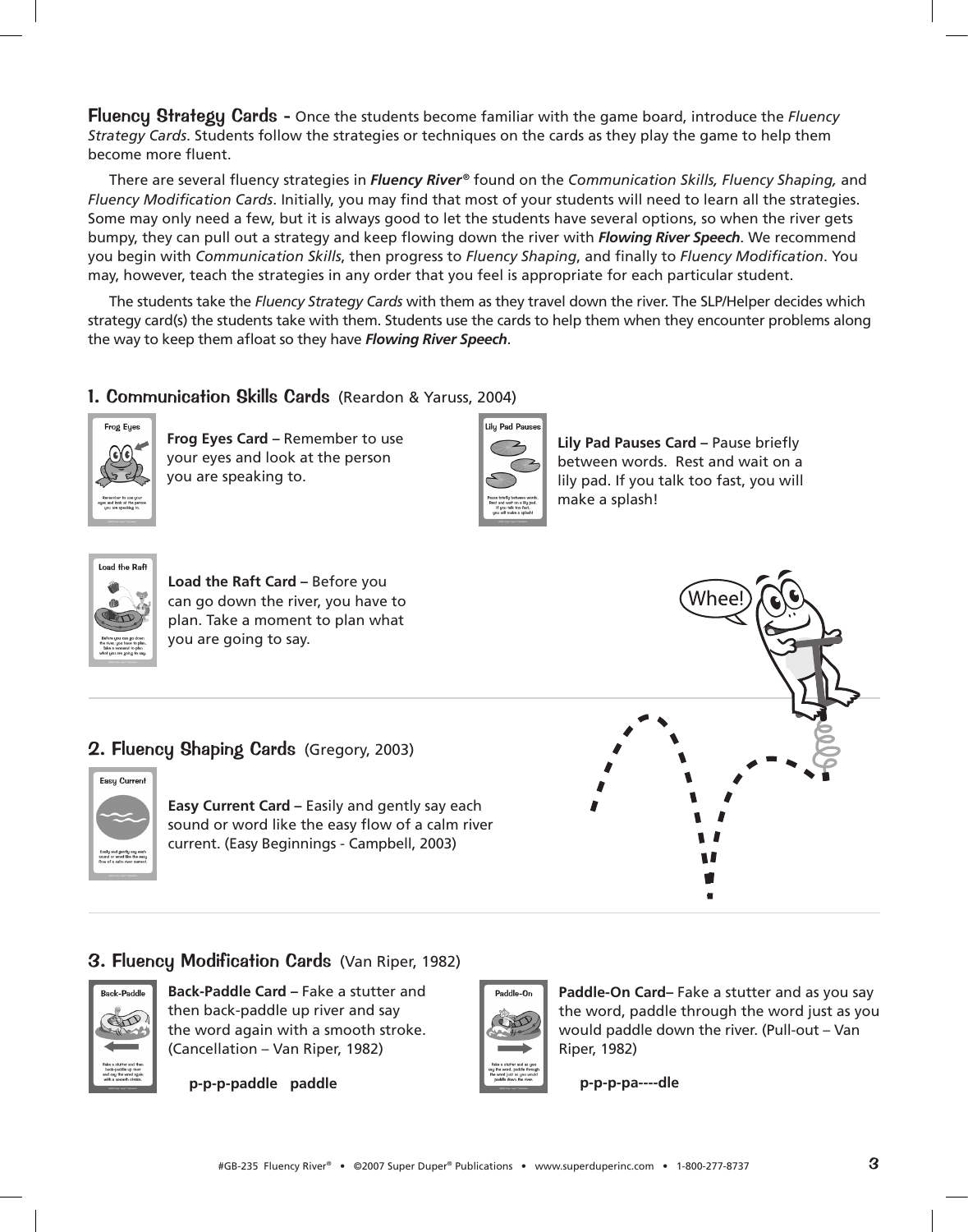Fluency Stimulus Cards - The Fluency Stimulus Cards have a variety of fluency "exercises" on them at the word, phrase, sentence, and carryover level. Each level has both unemotional and emotional cards. The SLP/Helper decides what level of stimulus cards a student will practice.

If students are at different levels, then each student may have his/her own stack of stimulus cards to choose from. Vary the game based on the skill levels of the students. We recommend students practice only one level of stimulus cards at a time.